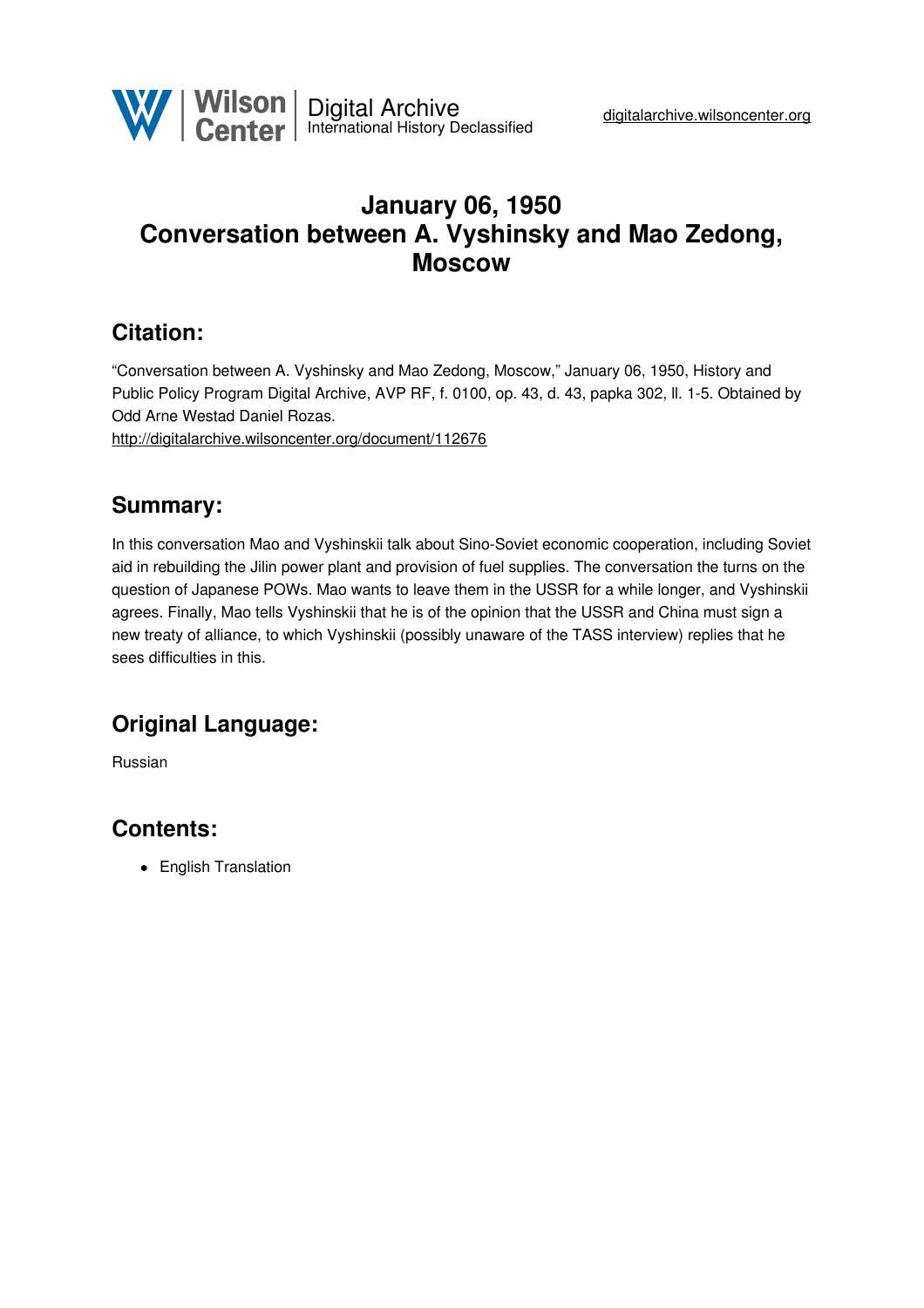#### FROM THE DIARY OF SECRET A.Y. VYSHINSKY

#### MEMORANDUM OF CONVERSATION WITH THE CHAIRMAN OF THE PEOPLE'S CENTRAL GOVERNMENT OF THE PEOPLE'S REPUBLIC OF CHINA, MAO ZEDONG 6 January 1950

On 6 January of the current year, I visited Mao Zedong. After a brief exchange of greetings and formalities conversation of the following content took place.

1. I informed Mao Zedong that with regard to the request of the People's Central Government of the People's Republic of China for assistance with the disastrous condition of the Jilin [Xiaofengman] hydro-electric power station, the Soviet government has made a decision--to send, within a period of five days, four Soviet experts to China for a month, who must write a report on the condition of the hydro-electric generating station and draft the necessary measures for putting an end to the disastrous condition of the Jilin [Xiao-fengman] hydro-electric power station.

Mao Zedong voiced his gratitude to the Soviet Government for rendering the necessary assistance by answering that the help rendered by the Soviet Union in this matter is of great significance to China's entire national economy.

2. I informed Mao Zedong that, with regard to Liu Shaoqi's telegram concerning fuel supplies from the Soviet Union for the use of pilot training, [we] intend to answer that, according to calculations made by our experts, it has been determined that the need for fuel for the aforementioned purpose is determined by the standards of the Soviet Army in the following amounts: 13,400 tons of highoctane gasoline, 5,270 tons of low-octane gasoline, 1,315 tons of aviation oil, and 26 tons of product P-9.

The Soviet Government will give an order to direct the aforementioned amount of fuel to China in the course of the first half of the year, starting with January. As far as the methods and conditions of payment by China for the delivered fuel are concerned, they can be determined during the negotiations concerning the commodity circulation for the year 1950.

Mao Zedong voiced his agreement with the telegram and asked to express gratitude to the Soviet Government for this assistance. As far as the amount of fuel goes, he said that "our people would like to acquire more" and they have to be under strict control. He is grateful to the Soviet Government for reviewing the calculations in this situation, an action with which he completely agrees. Mao Zedong added that the matter of fuel expenditure has to be dealt with in a strict manner, because it will be in the interests of China itself, which must be more frugal in using the articles of outside assistance. Mao Zedong asked [me] to leave him the text of the telegram.

3. I asked Mao Zedong whether he thinks it would be more expedient for the People's Republic of China to address the Security Council of the United Nations with a declaration that the remaining of the Guomindang representative in the Security Council is unlawful and that he must be expelled from the Council. As for itself, the Soviet Union intends to support this kind of declaration and, in its turn, to demand the Security Council to expel the representative of the Guomindang group from the Council. In the event that the Guomindang representative remains in the Security Council, the Soviet representative will declare that he will not participate in the work done by the aforementioned Council so long as the Guomindang representative will be participating in it.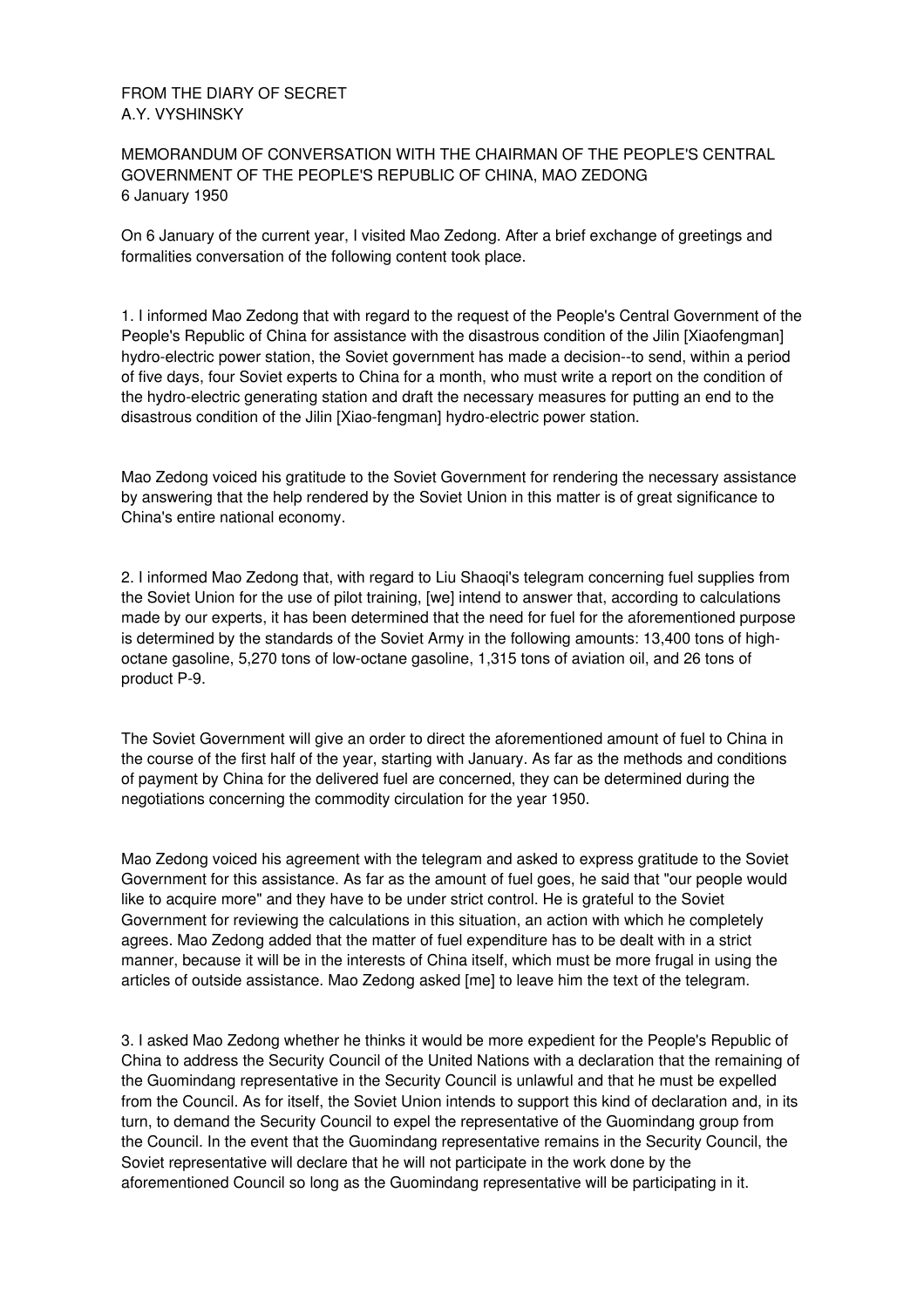Mao Zedong said that he agrees with this course a hundred percent and thinks that copies of such a declaration from the People's Republic of China to the Security Council can be directed to the members of the Security Council simultaneously.

I noted that after coordinating this matter from the Chinese side, I will have to present the proposal to the Soviet Government for consideration.

4. Mao Zedong said that, in regard to the message of the Soviet Government to the People's Government of China concerning the Japanese military criminals /971 persons/, he would like to report the following:

1. In general, there is no doubt that the Japanese military criminals must be transferred to China to stand trial.

2. However, the Chinese Government intends to put the Japanese military criminals on trial at the same time as the Guomindang military criminals. The organization of such a trial process is planned to take place approximately during the first or second half of 1951. Therefore, it would be desirable for the Soviet Government to agree temporarily to keep the aforementioned Japanese military criminals in the Soviet Union, roughly until the second half of 1950.

I noted that, since the Soviet Union is bound by corresponding obligations -- to repatriate all Japanese military prisoners by January of 1950, perhaps it would be more expedient to agree on formally considering the Japanese military criminals as having been transferred to China, but in fact to temporarily leave them on the Soviet territory.

Mao said that this is the exact formula he considers to be the most expedient.

5. Mao stated that he is increasingly coming to the conclusion that the People's Republic of China and the Soviet Union need to draft a new treaty of friendship and alliance between the two nations. The drafting of a new treaty between us, he said, stems from the completely new relations, which have evolved between the People's Republic of China and the Soviet Union following the victory of the People's Revolution. A review of the existing treaty is especially necessary, since two important components of the treaty, Japan and the Guomindang, have suffered major changes: Japan has ceased to exist as an armed force and the Guomindang has been broken up. Besides, as is well known, a certain group of the Chinese people is expressing dissatisfaction with the existing treaty between China and the Soviet Union. Thus, the drafting of a new treaty of friendship and alliance between China and the USSR would be in the best interests of both sides.

While answering Mao Zedong, I said that the question of a new treaty, in my eyes, seems to be a complicated matter, since the signing of a new treaty or reviewing of the existing treaty and introduction of any kind of corrections may be used as an excuse by the Americans and the English for reviewing and altering parts of the treaty, changing which may cause damage to Soviet and Chinese interests. This is not desirable and must not be allowed to occur. Mao noted that, without a doubt, this circumstance must be taken into consideration when creating a formula for solving the given problem.